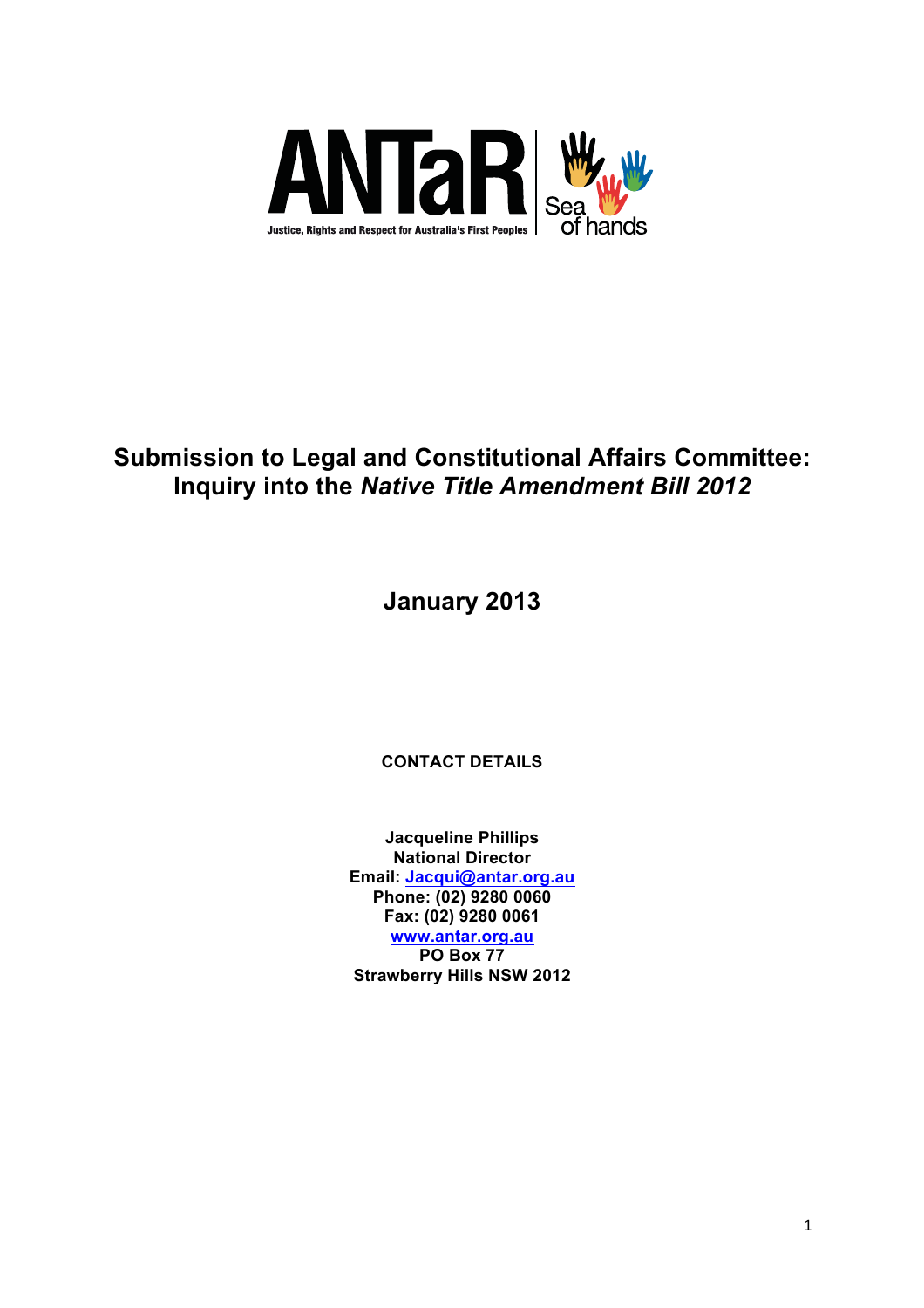Thank you for the opportunity to comment on the *Native Title Amendment Bill 2012 (*'the Bill)*.* The Bill was referred to this Committee on 29 November 2012 for inquiry and report by 13 March 2013.

ANTaR notes that an inquiry is presently also being conducted by the House of Representatives Standing Committee on Aboriginal and Torres Strait Islander Affairs into the Bill and future reforms of the native title system. We refer this Committee to our submission to the House of Representatives Inquiry for consideration and information. In doing so, we note that there is some overlap between the contents of the two submissions.

# **About ANTaR**

ANTaR is a national advocacy organisation, dedicated to promoting the rights of Aboriginal and Torres Strait Islander peoples and working to eliminate inequality and disadvantage.

ANTaR was formed in 1997 to defend existing native title rights and promote the opportunities offered by native title for Aboriginal and Torres Strait Islander people to achieve some measure of justice, recognition, protection of culture and economic opportunity.

#### **Introduction**

This bill seeks to implement reforms announced by the Attorney-General, Nicola Roxon, at the National Native Title Conference on 6 June 2012 related to good faith requirements, historical extinguishment and Indigenous Land Use Agreement (ILUA) processes. The Conference marked 20 years since the Mabo decision  $(3<sup>rd</sup>$  June 1992), an anniversary which sparked calls from many Aboriginal and Torres Strait Islander leaders, organisations and advocates for fundamental reform of the system to deliver the promise of the historic decision.

At the time of the announcement, ANTaR joined national Aboriginal and Torres Strait Islander peak bodies and native title organisations in welcoming the modest reforms proposed, but expressing profound disappointment at their limited scope. ANTaR believes that the reforms contained in the Bill represent an improvement on the current situation but fail to address the major underlying inequities in the native title system - in particular, the onus of proof and requirement to prove continuity, lack of clarity around commercial rights and the restrictive definition of 'traditional laws and customs'. These issues are the subject of further analysis in our Submission to the House of Representatives Inquiry referred to above and we urge the Committee to consider the current bill in the broader reform context.

In this submission, we focus on the procedural and technical amendments contained in the Bill. In our separate submission to the House of Representatives Standing Committee inquiry into the Bill and future reform of the native title system, we highlight the need for more farreaching reforms as an urgent priority.

#### **Human Rights Compatibility Statement**

ANTaR commends the Federal Government on the detailed nature of the Compatibility Statement, and in particular, on its consideration of human rights issues related to the United Nations Declaration on the Rights of Indigenous Peoples.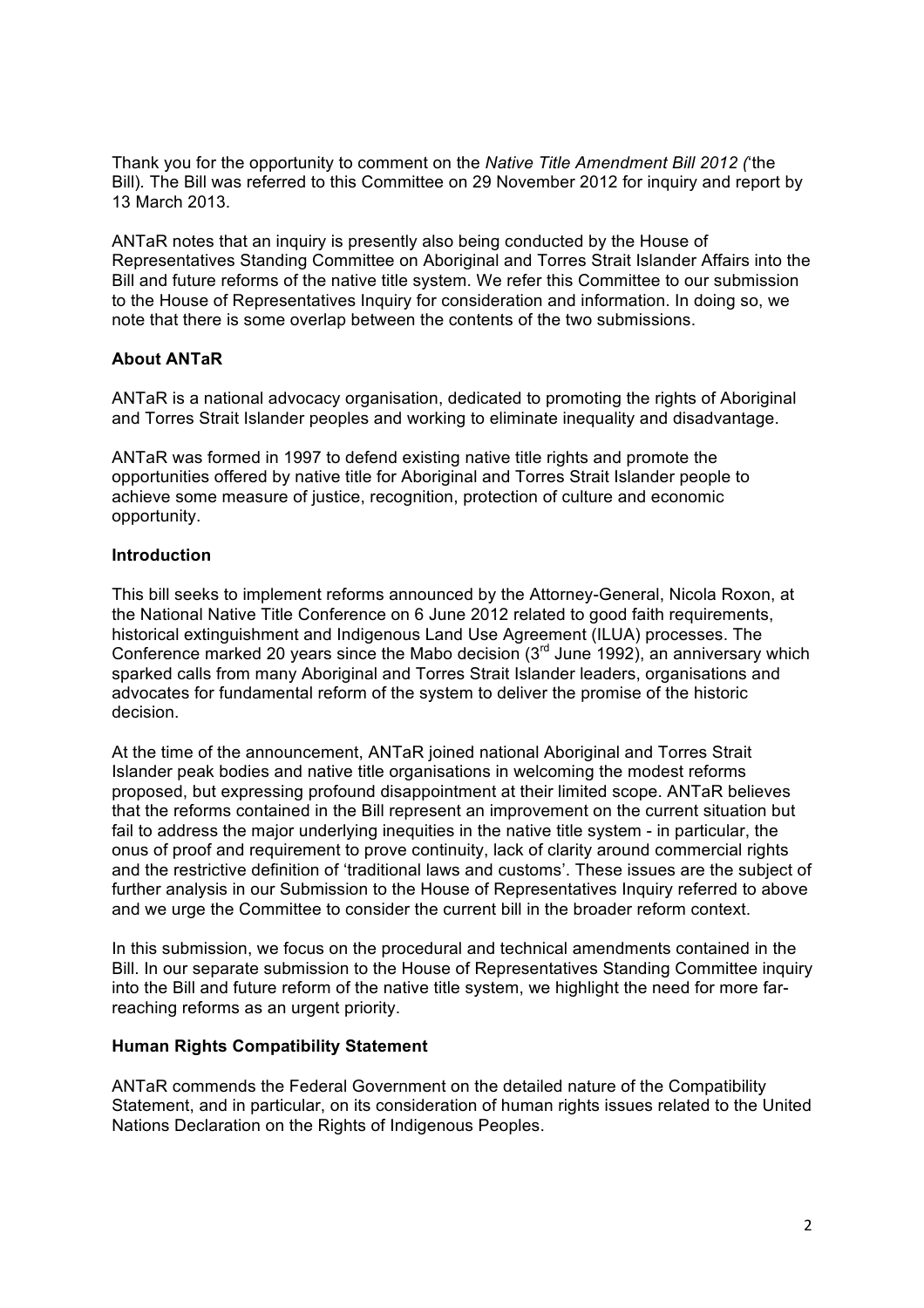# **Discussion of proposed amendments to the** *Native Title Act 1993*

In this section, we make brief comments in relation to key provisions of the Bill. According to the Explanatory Memorandum, the amendments contained in the Bill are designed to "improve the operation of the native title system, with a particular focus on agreement-making, encouraging flexibility in claim resolution and promoting sustainable outcomes."

# *Schedule 1: Historical Extinguishment*

- 1. The changes in this Schedule, according to the Explanatory Memorandum, "will ensure that native title can be recognised over parks and reserves where there is agreement between the parties, even where the creation or vesting of the national, State or Territory park or reserve may otherwise extinguish native title."<sup>1</sup>
- 2. These amendments represent an improvement on the current law, which does not allow parties to disregard extinguishment in these circumstances. For this reason, ANTaR welcomes these reforms, though we are concerned that the reforms do not go far enough.
- 3. ANTaR believes that, given the structure of the *Native Title Act 1993* ('*NTA*') and judicial decisions in relation to that Act, all native title determinations should aim to recognise native title to the greatest extent possible, i.e., for native title to fill the tenure gap. That is, native title rights and interests should be recognised over all land and waters not currently subject to other interests in land and to the extent that the land and waters are not subject to such other interests.
- 4. In our view, the *NTA* should be structured to allow native title applicants to achieve this aim to the greatest extent possible.
- 5. This aim is currently achieved through mechanisms such as the non-extinguishment principle (s 238) and sections 47, 47A and 47B, which allow prior extinguishment to be disregarded in some circumstances. Proposed s 47C should be seen in this context as a further attempt to enable native title applicants to fill the tenure gap.
- 6. The Explanatory Memorandum indicates that the proposed s 47C is in part designed to ameliorate the effects of the High Court's decision in *Western Australia v Ward (2002)* 213 CLR1, which found that the vesting of reserves under the *Land Act 1933* (WA) extinguished all native title rights and interests because the vesting amounted to the conferral of a freehold title in the vestee. ANTaR submits that, rather than addressing this problem specifically through the proposed provision, it would be preferable to amend the *NTA* to reduce 'the tenure gap'.
- 7. Further, ANTaR submits that the section should have broader application and not be subject to agreement with State Governments and other relevant parties.

# *Limited scope of operation*

- 8. Proposed s 47C is limited in its operation to 'park areas', which are areas set aside for the use of the public in general. There are relatively few other interests of a private nature that would have to co-exist with native title rights and interests if native title was recognised through the operation of s 47C.
- 9. However, there is no reason why the interests of private individuals in respect of public land that would otherwise be subject to native title should not co-exist with native title rights and interests. For example, there is no apparent reason why such private interests holders should be treated any differently from pastoral lease holders, whose pastoral interests must co-exist with native title (see *Wik*, *Ward*).

<sup>&</sup>lt;u> 1989 - Jan Samuel Barbara, margaret e</u>  $1$  Explanatory Memorandum at page 8.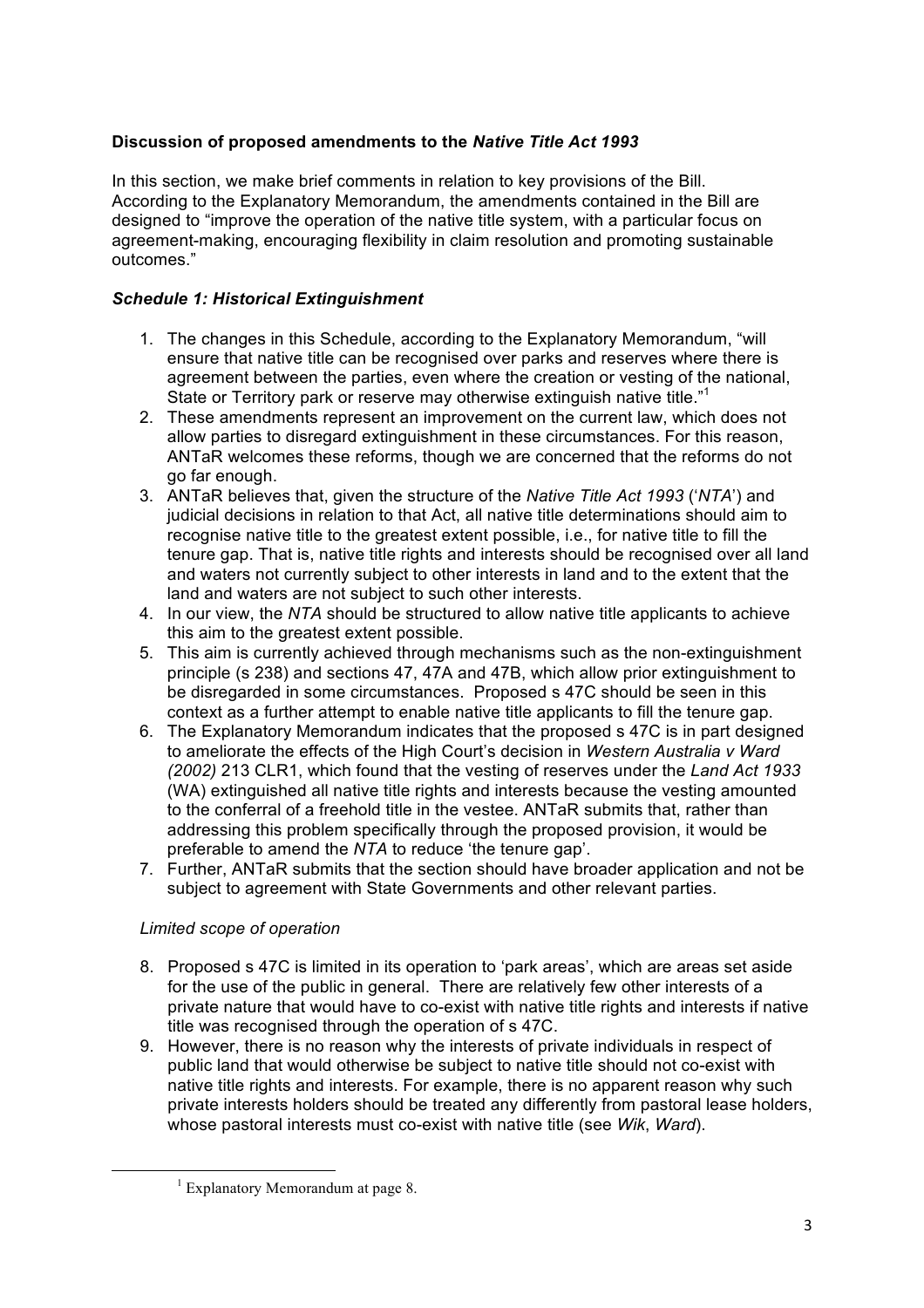- 10. The scope of the current tenures that give rise to the operation of s 47C should be broadened to include:
	- a. Any tenure that does not fully extinguish native title; and
	- b. Any otherwise fully extinguishing tenure, under which the land is to be used for a public purpose (such as freehold grants under which the land is to be used for a public purpose, e.g. freehold granted to a State or Territory conservation authority). In effect, this would cover all Crown land, including unallocated Crown or State land and land reserved for a public purpose.

#### *Need for agreement with the Commonwealth, State or Territory*

11. ANTaR submits that agreement should not be a pre-requisite for the operation of the provision. This is likely to create uncertainty and inconsistency between jurisdictions and governments. Rather, such agreement should instead be required as part of the operation of the provision, and be directed to finding means by which the various private, public and native title rights can co-exist. Therefore, s 47C should be drawn in similar terms to ss 47, 47A and 47B so that prior agreement is not required. In this respect, ANTaR notes that *Native Title Amendment (Reform) Bill (No 1) 2012,*  introduced by Senator Siewert ('the Greens Bill') provides that extinguishment must be disregarded when the section is engaged. ANTaR believes this is a more equitable approach.

#### *Other comments*

- 12. The provision allowing the extinguishing effect of the construction or establishment of public works to be disregarded should be extended to ss 47, 47A and 47B.
- 13. It should also be extended to public works constructed or established by or on behalf of statutory authorities and local government bodies, not just those constructed or established by or on behalf of the Crown (see s 47C(10)).
- 14. The provision should also be extended to provide for the disregarding of historic extinguishment by grants that would be caught by ss 47 and 47A if they were current when the native title application is made. These include grants of freehold or the vesting of reserves for the use and benefit of Aboriginal or Torres Strait Islander peoples. At present, such grants or vestings, which are not current, totally extinguish native title.

# *Schedule 2 Negotiations*

Schedule 2 contains amendments to clarify good faith negotiation requirements, extends the timeframe before a party may seek a future act determination and shifts the onus of proof where one party alleges that another party has not negotiated in good faith. The Explanatory Memorandum explains the Government's objectives in the following terms:

"These amendments will encourage parties across the whole sector to focus on negotiated, rather than arbitrated, outcomes and will promote positive relationshipbuilding through agreement-making."<sup>2</sup>

# *Consideration of the effect of the act on native title rights and interests*

15. The inclusion of proposed s 31(1)(c) is useful. However, ANTaR submits that there should be a direct link between the requirement that the negotiations include consideration of the effect of the act on native title rights and interests and the ability for the proponent to seek a determination from the arbitral body.

<u> 1989 - Jan Samuel Barbara, margaret e</u>

 $2$  Explanatory Memorandum at 16.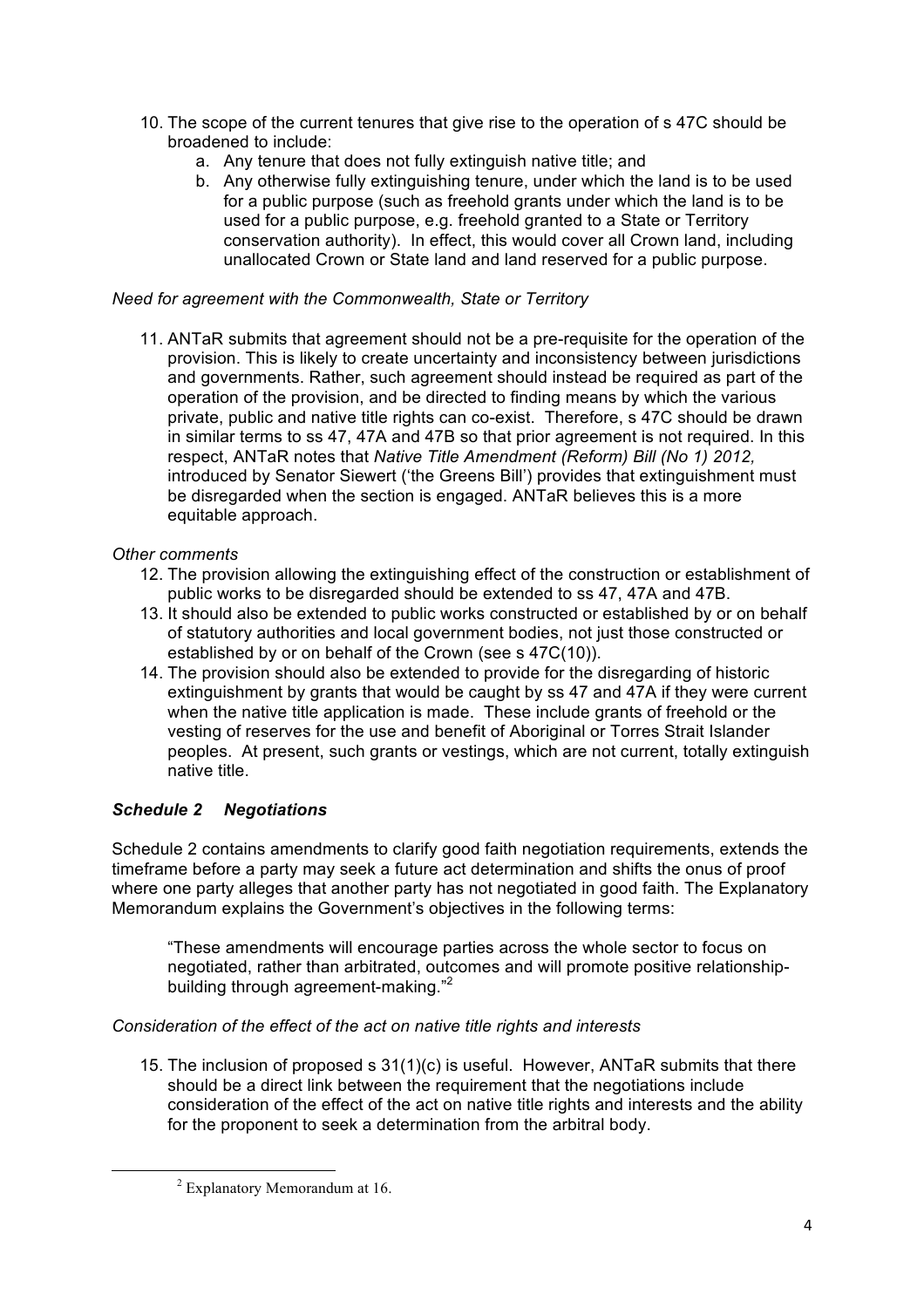16. Proposed s 36(2) should be amended by adding 'and that s 31(1)(c) has been complied with' at the end.

# *The good faith negotiation requirements*

- 17. ANTaR welcomes reforms to clarify the content of the requirement to negotiate in good faith. The proposed reform is intended to address the current difficulty in proving an absence of good faith (due to lack of clarity) and the inequities in the current system.
- 18. We believe that the list of negotiation requirements in s 31A(2) should be expanded by reference to the content of the Greens Bill, which required a broader range of activities and would go further towards levelling the playing field. Additions should include:
	- a. That participation should be 'active';
	- b. 'Where reasonably practicable, participated in meetings at a location where most of the members of the native title parties reside, if requested by them'; and
	- c. 'Given responses to proposals in a detailed manner, including providing reasons'.
- 19. ANTaR supports the extension of the negotiation period in s 35(1)(a), but submits that it is likely to make little difference, given that negotiation in accordance with the good faith negotiation requirements is likely to take more than 8 months.
- 20. We welcome the changes proposed in the new s 36(2) and 36(2A) which would place the onus of proof on the second negotiating party to establish it has met the good faith requirements, where the first party alleges a failure to do so. This is a substantial change from the current provision, which places the onus on the party asserting lack of good faith.
- 21. Finally, ANTaR suggests that the Government's stated objective of levelling the playing field between native title negotiating parties will not be achieved without adequate resourcing for native title representative bodies ('NTRBs'). We refer the Government to the relevant recommendation in our 2013-14 Pre-Budget Submission to this effect (see ANTaR's Submission to House of Representatives Standing Committee for further detail).